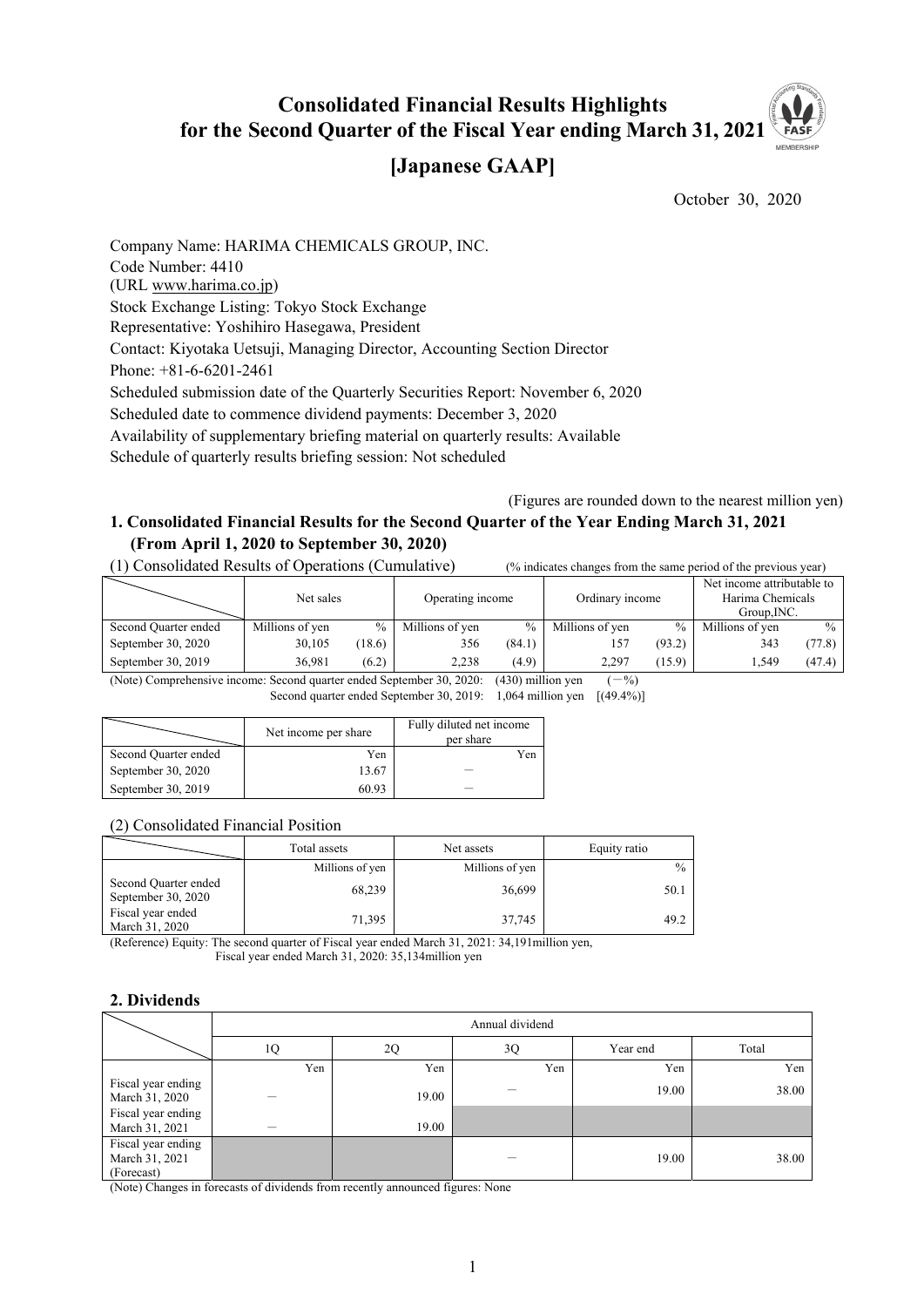# **3. Forecast of Consolidated Financial Results for Fiscal Year Ending March 31, 2021(From April 1, 2020 to March 31, 2021)**

|           | Net sales       |               | Operating income |               | Ordinary income |               | Net income attributable<br>to Harima Chemicals<br>Group.INC. |               | Net income<br>per share |
|-----------|-----------------|---------------|------------------|---------------|-----------------|---------------|--------------------------------------------------------------|---------------|-------------------------|
|           | Millions of ven | $\frac{0}{0}$ | Millions of ven  | $\frac{0}{0}$ | Millions of ven | $\frac{0}{0}$ | Millions of ven                                              | $\frac{0}{0}$ | $v_{en}$                |
| Full year | 62.000          | (13.6)        | .100             | (70.7)        | 900             | (74.9)        | 1.150                                                        | (48.1)        | 45.75                   |

(% indicates changes from the same period of the previous year)

(Note) Changes in forecasts of financial results from recently announced figures: Available

#### **4. Others**

- (1) Significant changes of subsidiaries during period under review (affecting specific subsidiaries due to changes in scope of consolidation): None
- Newly included: 0 (Company name: ) Excluded: 0 (Company name: ) (2) Application of special accounting method for the preparation of quarterly consolidated financial

statements: None

- (3) Changes in accounting policies, changes in accounting estimates and corrections of errors
	- (1) Changes in accounting policies accompanying the revisions to items such as accounting standards: None
	- (2) Changes in accounting policies other than (1) above: None
	- (3) Changes in accounting estimates: None
	- (4) Corrections of errors: None
- (4) Number of shares issued (common stock)
	- (1) Total number of shares issued at the end of the period (including treasury stock)

| 2Q of fiscal year ending March 31, 2021 | 26,080,396 shares |
|-----------------------------------------|-------------------|
| Fiscal year ended March 31, 2020        | 26,080,396 shares |

(2) Total number of treasury stock at the end of the period

| 2Q of fiscal year ending March 31, 2021 | 946,459 shares |
|-----------------------------------------|----------------|
| Fiscal year ended March 31, 2020        | 974,643 shares |

(3) Average number of shares during the period (cumulative from the beginning of the fiscal year) 20 of fiscal year ending March 31, 2021 25, 117, 817 shares

| 2Q of fiscal year ended March 31, 2020 | 25,428,159 shares |
|----------------------------------------|-------------------|
|                                        |                   |

This summary of consolidated financial results is not subject to audit procedure.

\* Explanation for the appropriate use of performance forecasts and other special notes:

The performance forecasts and other forward-looking statements herein are based on information currently available to the Company and certain preconditions which the Company believes to be reasonable. Actual results may differ significantly from these forecasts due to a wide range of factors.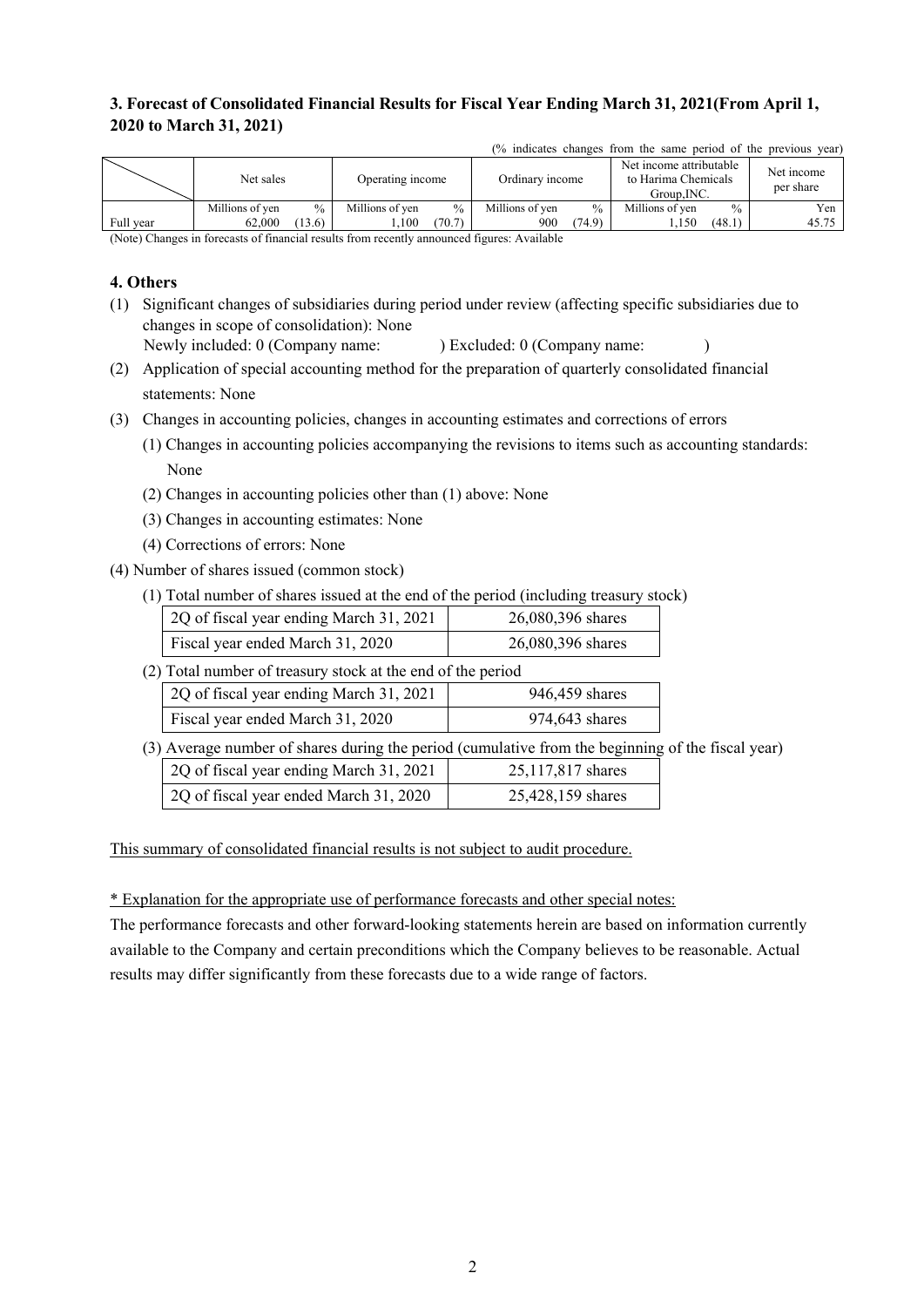#### Segment Information

## I. Six months ended September 30, 2019 (April 1, 2019 to September 30, 2019)

## Information regarding net sales and income or loss by reporting segment

(Thousands of yen) Reporting segment Resin & Tall Oil Froducts Products Paper Chemicals Electronics Materials Lawter Subtotal Net sales Net sales to external customers 8 CACHINA 9,420,445 9,377,833 2,742,155 14,519,075 36,059,509 Intersegment sales or transfers 107,680  $\begin{array}{|l|c|c|c|c|c|c|c|c|} \hline \end{array}$  107,680  $\begin{array}{|c|c|c|c|c|c|c|c|} \hline \end{array}$  31,544 175,894 Total  $\begin{array}{|l} \hline \text{Total} \\ \hline \end{array}$  9,528,126 9,414,502 2,742,155 14,550,619 36,235,404 Segment income  $\begin{array}{|l|c|c|c|c|c|c|c|c|} \hline \end{array}$  359,539 843,126 96,300 1.023,633 2,322,599

|                                    | Others<br>(Note 1) | Total      | Adjustment<br>(Note 2) | Amount in consolidated<br>statement of income<br>(Note 3) |
|------------------------------------|--------------------|------------|------------------------|-----------------------------------------------------------|
| Net sales                          |                    |            |                        |                                                           |
| Net sales to external<br>customers | 870,635            | 36,930,145 | 51,019                 | 36,981,164                                                |
| Intersegment sales or<br>transfers | 60,641             | 236,536    | (236, 536)             |                                                           |
| Total                              | 931,277            | 37,166,681 | (185,517)              | 36,981,164                                                |
| Segment income                     | 29,033             | 2,351,633  | (112, 723)             | 2,238,910                                                 |

#### II. Six months ended September 30, 2020 (April 1, 2020 to September 30, 2020)

Information regarding net sales and income or loss by reporting segment

(Thousands of yen)

|                                    |                              | Reporting segment |                          |            |            |  |  |  |
|------------------------------------|------------------------------|-------------------|--------------------------|------------|------------|--|--|--|
|                                    | Resin & Tall Oil<br>Products | Paper Chemicals   | Electronics<br>Materials | Lawter     | Subtotal   |  |  |  |
| Net sales                          |                              |                   |                          |            |            |  |  |  |
| Net sales to external<br>customers | 7,009,927                    | 8,681,553         | 2,082,902                | 11,526,207 | 29,300,590 |  |  |  |
| Intersegment sales or<br>transfers | 94,046                       | 42,664            |                          | 226,127    | 362,837    |  |  |  |
| Total                              | 7,103,973                    | 8,724,217         | 2,082,902                | 11,752,335 | 29,663,428 |  |  |  |
| Segment income(loss)               | (358, 644)                   | 846,405           | (37,986)                 | 167,902    | 617,677    |  |  |  |

|                                    | Others<br>(Note 1) | Total      | Adjustment<br>(Note 2) | Amount in consolidated<br>statement of income<br>(Note 3) |
|------------------------------------|--------------------|------------|------------------------|-----------------------------------------------------------|
| Net sales                          |                    |            |                        |                                                           |
| Net sales to external<br>customers | 775,577            | 30,076,168 | 29,479                 | 30,105,647                                                |
| Intersegment sales or<br>transfers | 78,840             | 441,678    | (441, 678)             |                                                           |
| Total                              | 854,417            | 30,517,846 | (412, 198)             | 30,105,647                                                |
| Segment income(loss)               | 15,207             | 632,884    | (276, 557)             | 356,327                                                   |